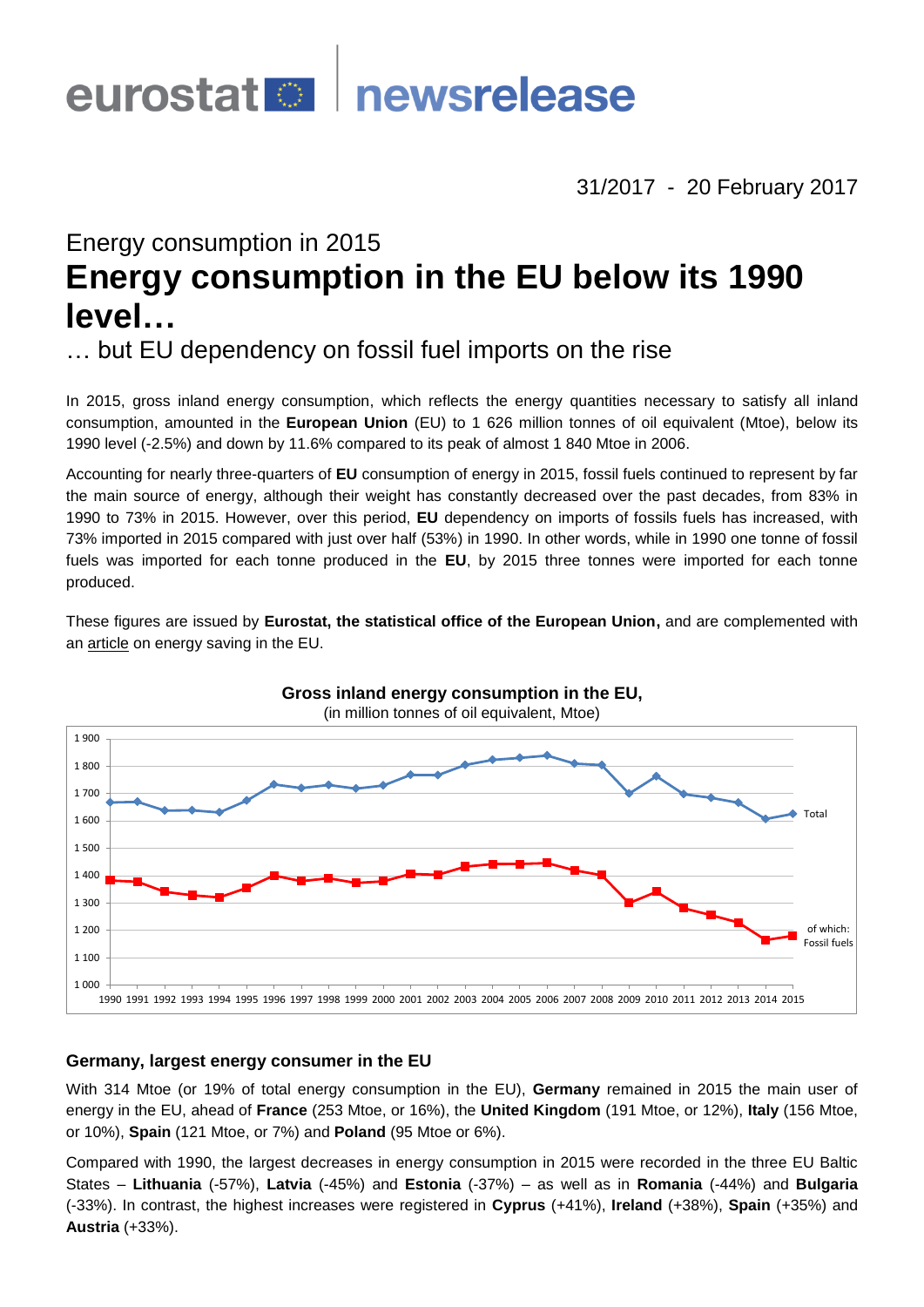## **Less than half of the energy consumption from fossil fuels in Sweden, Finland and France**

In every EU Member State, the share of fossil fuels in energy consumption decreased over the period 1990-2015, most notably in **Denmark** (from 91% in 1990 to 69% in 2015), **Latvia** (from 83% to 61%) and **Romania** (from 96% to 74%). However, the large majority of Member States remains highly reliant on fossil fuels for their energy consumption. In 2015, fossil fuels made up less than half of the energy consumption in only three Member States: **Sweden** (30%), **Finland** (46%) and **France** (49%).



**Share of fossil fuels in energy consumption of the EU Member States, 2015 (%)**

### **Denmark and Estonia, least dependent on energy imports**

Most of the EU Member States have seen their dependency on fossil fuel imports increase between 1990 and 2015. This was notably the case for the **United Kingdom** (from a dependency rate of 2% in 1990 to 43% in 2015), the **Netherlands** (from 22% to 56%), **Poland** (from 1% to 32%) and the **Czech Republic** (from 17% to 46%).

In 2015, the Member State by far the least dependent on fossil fuel imports was **Denmark** (4%), followed by **Estonia** (17%), **Romania** (25%) and **Poland** (32%).





ec.europa.eu/eurostat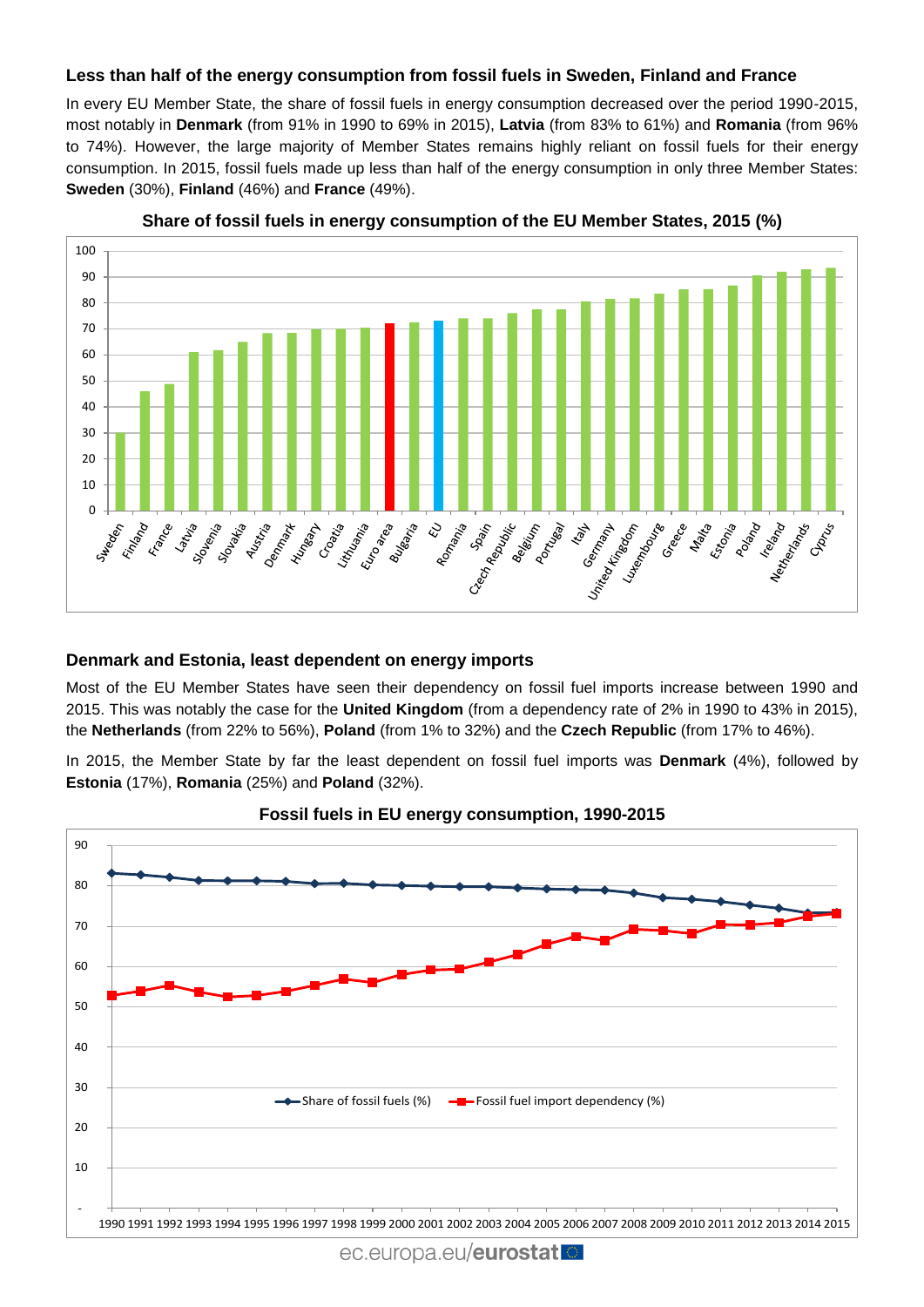# **Gross inland energy consumption**

|                         | 1990                                      |                                     |                                             | 2005                                      |                                     |                                             | 2015                                      |                                     |                                             |
|-------------------------|-------------------------------------------|-------------------------------------|---------------------------------------------|-------------------------------------------|-------------------------------------|---------------------------------------------|-------------------------------------------|-------------------------------------|---------------------------------------------|
|                         | <b>Energy</b><br>consumption<br>(in Mtoe) | <b>Share of fossil</b><br>fuels (%) | Import<br>dependency on<br>fossil fuels (%) | <b>Energy</b><br>consumption<br>(in Mtoe) | <b>Share of fossil</b><br>fuels (%) | Import<br>dependency on<br>fossil fuels (%) | <b>Energy</b><br>consumption<br>(in Mtoe) | <b>Share of fossil</b><br>fuels (%) | Import<br>dependency on<br>fossil fuels (%) |
| EU                      | 1667.9                                    | 83                                  | 53                                          | 1831.2                                    | 79                                  | 66                                          | 1626.4                                    | 73                                  | 73                                          |
| Euro area               | 1114.4                                    | 81                                  | $\overline{71}$                             | 1292.5                                    | 78                                  | $\overline{83}$                             | 1151.9                                    | $\overline{72}$                     | $\overline{86}$                             |
| <b>Belgium</b>          | 48.6                                      | $\overline{77}$                     | $\overline{97}$                             | 59.1                                      | 76                                  | 101                                         | 54.2                                      | $\overline{78}$                     | 102                                         |
| <b>Bulgaria</b>         | 27.6                                      | 84                                  | 73                                          | 19.8                                      | 73                                  | 68                                          | 18.5                                      | 73                                  | 56                                          |
| Czech Rep.              | 50.1                                      | 91                                  | $\overline{17}$                             | 45.4                                      | 84                                  | $\overline{37}$                             | 42.4                                      | 76                                  | 46                                          |
| <b>Denmark</b>          | 17.9                                      | 91                                  | 47                                          | 19.6                                      | 85                                  | $-62$                                       | 16.8                                      | 69                                  | $\overline{4}$                              |
| Germany                 | 356.3                                     | 87                                  | 53                                          | 341.9                                     | 83                                  | $\overline{73}$                             | 314.2                                     | 82                                  | 79                                          |
| <b>Estonia</b>          | 9.9                                       | 100                                 | 48                                          | 5.6                                       | 92                                  | 33                                          | 6.3                                       | 87                                  | 17                                          |
| Ireland                 | 10.3                                      | 98                                  | 70                                          | 15.3                                      | 96                                  | 92                                          | 14.2                                      | 92                                  | 96                                          |
| <b>Greece</b>           | 22.3                                      | 95                                  | 65                                          | 31.4                                      | 94                                  | $\overline{72}$                             | 24.4                                      | 85                                  | 79                                          |
| Spain                   | 90.1                                      | 78                                  | 81                                          | 144.2                                     | 84                                  | 96                                          | 121.4                                     | 74                                  | 98                                          |
| <b>France</b>           | 227.8                                     | 59                                  | 91                                          | 276.4                                     | 54                                  | 99                                          | 252.8                                     | 49                                  | 99                                          |
| Croatia                 | 9.5                                       | 81                                  | 42                                          | 9.8                                       | $\overline{77}$                     | 63                                          | 8.5                                       | $\overline{70}$                     | 64                                          |
| Italy                   | 153.5                                     | 94                                  | $\overline{88}$                             | 190.1                                     | 90                                  | $\overline{90}$                             | 156.2                                     | 81                                  | 91                                          |
| <b>Cyprus</b>           | 1.6                                       | 100                                 | 99                                          | 2.5                                       | $\overline{98}$                     | $\frac{103}{2}$                             | 2.3                                       | 94                                  | $\frac{103}{2}$                             |
| Latvia                  | 7.9                                       | 83                                  | 102                                         | 4.6                                       | 64                                  | 103                                         | 4.4                                       | 61                                  | 101                                         |
| Lithuania               | 15.9                                      | 76                                  | 102                                         | 8.7                                       | 62                                  | 96                                          | 6.9                                       | 71                                  | 100                                         |
| Luxembourg              | $\overline{3.5}$                          | 90                                  | 100                                         | 4.8                                       | 93                                  | 100                                         | 4.2                                       | 84                                  | 99                                          |
| Hungary                 | 28.8                                      | $\overline{82}$                     | 56                                          | 27.6                                      | 81                                  | 76                                          | 24.2                                      | $\overline{70}$                     | $\overline{74}$                             |
| <b>Malta</b>            | 0.6                                       | 100                                 | 100                                         | 1.0                                       | 100                                 | 100                                         | 0.8                                       | 85                                  | 98                                          |
| <b>Netherlands</b>      | 66.4                                      | 96                                  | 22                                          | 84.4                                      | 94                                  | 38                                          | 77.4                                      | 93                                  | 56                                          |
| <b>Austria</b>          | 25.0                                      | 80                                  | 86                                          | 34.1                                      | 79                                  | 92                                          | 33.2                                      | 68                                  | 86                                          |
| Poland                  | 103.3                                     | 99                                  |                                             | 92.2                                      | 96                                  | $\overline{19}$                             | 95.4                                      | 91                                  | $\overline{32}$                             |
| Portugal                | 18.2                                      | 82                                  | 102                                         | 27.5                                      | 85                                  | 102                                         | 23.0                                      | $\overline{78}$                     | 100                                         |
| Romania                 | 58.1                                      | 96                                  | $\overline{34}$                             | 39.2                                      | 84                                  | $\overline{34}$                             | 32.4                                      | 74                                  | $\overline{25}$                             |
| Slovenia                | 5.7                                       | $\overline{72}$                     | 65                                          | 7.3                                       | 69                                  | $\overline{77}$                             | 6.6                                       | 62                                  | $\overline{78}$                             |
| Slovakia                | 21.8                                      | 82                                  | 92                                          | 19.0                                      | 73                                  | 92                                          | 16.4                                      | 65                                  | 90                                          |
| <b>Finland</b>          | 28.8                                      | 61                                  | 95                                          | 34.5                                      | 55                                  | $\overline{91}$                             | 33.2                                      | 46                                  | $\overline{92}$                             |
| <b>Sweden</b>           | 47.4                                      | 39                                  | 98                                          | 51.0                                      | 36                                  | 103                                         | 45.5                                      | 30                                  | 103                                         |
| <b>United Kingdom</b>   | 210.6                                     | 91                                  | $\overline{2}$                              | 234.2                                     | 89                                  | 15                                          | 190.7                                     | 82                                  | 43                                          |
| <b>Iceland</b>          | 2.4                                       | 32                                  | 100                                         | 3.4                                       | 29                                  | 102                                         | 5.8                                       | 15                                  | 102                                         |
| Norway                  | 21.4                                      | 53                                  | $-799$                                      | 27.2                                      | 56                                  | $-1232$                                     | 30.0                                      | 60                                  | $-987$                                      |
| Montenegro              | $\ddot{\cdot}$                            | $\hat{\mathcal{L}}$                 | ÷                                           | 1.0                                       | 56                                  | 49                                          | 1.0                                       | 66                                  | 41                                          |
| <b>FYR of Macedonia</b> | 2.4                                       | 98                                  | 48                                          | 2.9                                       | 83                                  | 45                                          | 2.7                                       | 76                                  | 58                                          |
| <b>Albania</b>          | 2.6                                       | 76                                  | 8                                           | 2.2                                       | 67                                  | 73                                          | 2.2                                       | 59                                  | 11                                          |
| <b>Serbia</b>           | 19.6                                      | 91                                  | 34                                          | 15.7                                      | 89                                  | $\overline{41}$                             | 14.7                                      | 87                                  | 32                                          |
| <b>Turkey</b>           | 52.3                                      | $\overline{82}$                     | 64                                          | 85.6                                      | $\overline{88}$                     | $\overline{81}$                             | 131.9                                     | $\overline{88}$                     | $\overline{88}$                             |

: Data not available The source dataset can be foun[d here.](http://appsso.eurostat.ec.europa.eu/nui/show.do?query=BOOKMARK_DS-053524_QID_5B0BACF1_UID_-3F171EB0&layout=TIME,C,X,0;GEO,L,Y,0;UNIT,L,Z,0;PRODUCT,L,Z,1;INDIC_NRG,L,Z,2;INDICATORS,C,Z,3;&zSelection=DS-053524INDIC_NRG,B_100900;DS-053524INDICATORS,OBS_FLAG;DS-053524PRODUCT,0000;DS-053524UNIT,KTOE;&rankName1=UNIT_1_2_-1_2&rankName2=INDICATORS_1_2_-1_2&rankName3=PRODUCT_1_2_-1_2&rankName4=INDIC-NRG_1_2_-1_2&rankName5=TIME_1_0_0_0&rankName6=GEO_1_2_0_1&sortC=ASC_-1_FIRST&rStp=&cStp=&rDCh=&cDCh=&rDM=true&cDM=true&footnes=false&empty=false&wai=false&time_mode=ROLLING&time_most_recent=true&lang=EN&cfo=%23%23%23%2C%23%23%23.%23%23%23)